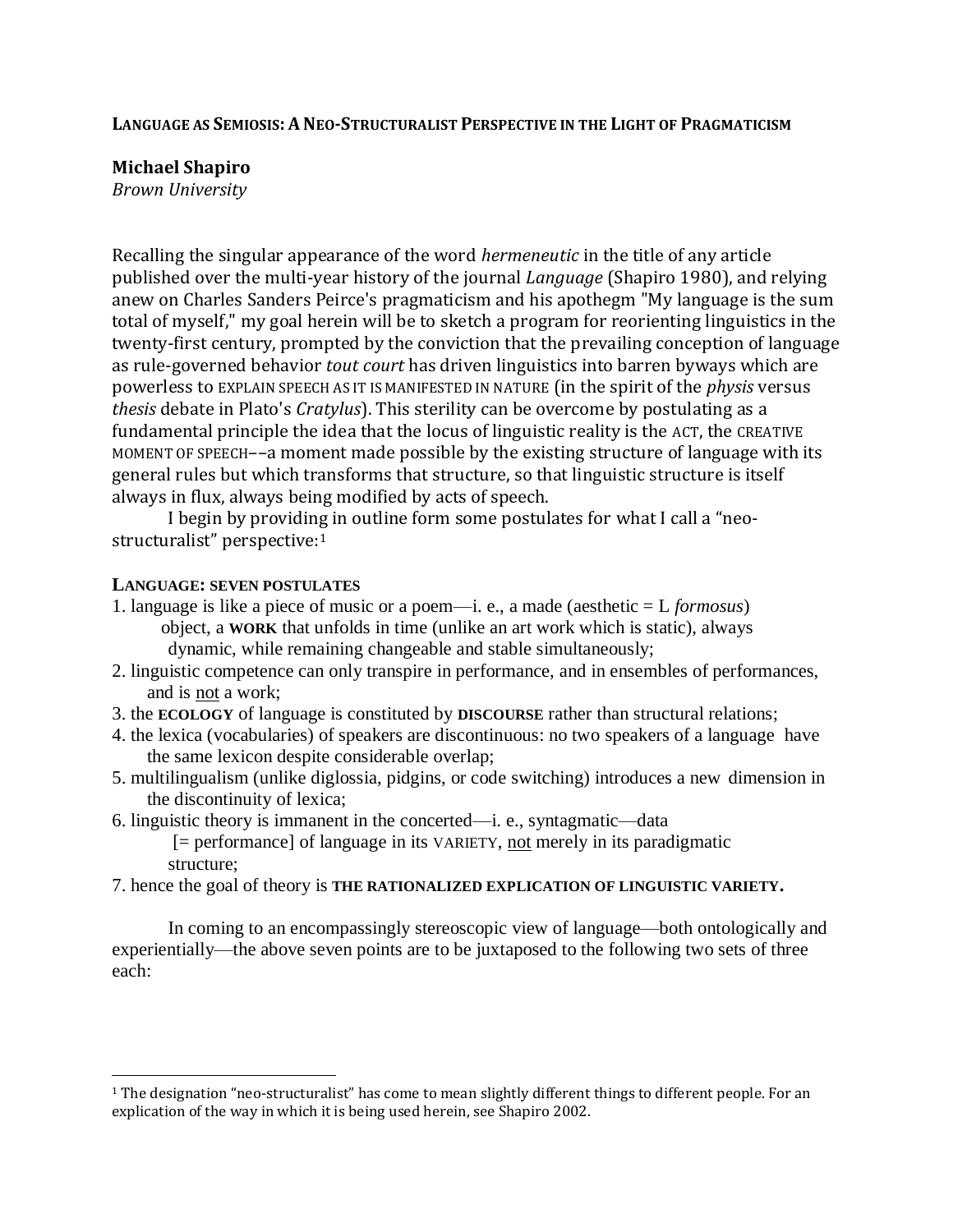### A. LEVELS OF PATTERNING IN LANGUAGE

**type** (the specific *Bauplan* or underlying design of a language) **norms** (usage that is historically realized and codified in the given language community) **system** (everything functional that is productive in the language, including usage that exists *in potentia*)

B. MODES OF BEING OF LANGUAGE

**TEXT** (language as PRODUCT––*érgon*) **SPEECH** (language as ACTIVITY––*enérgeia*) **GRAMMAR** (language as TECHNIQUE––*dúnamis*)

| Speaker's point of view | Hearer's point of view |
|-------------------------|------------------------|
| <b>III TEXT</b>         | <b>GRAMMAR</b>         |
| II SPEECH               | <b>SPEECH</b>          |
| I GRAMMAR               | <b>TEXT</b>            |

## C. COMMUNICATIVE CONTEXT (speaker's point of view)

| Orientation      |       | Function       |
|------------------|-------|----------------|
| <b>CONTACT</b>   |       | phatic         |
| <b>CONTENT</b>   |       | referential    |
| <b>CODE</b>      | ategy | metalinguistic |
| <b>ADDRESSEE</b> |       | conative       |
| <b>ADDRESSER</b> |       | emotive        |
| <b>MESSAGE</b>   |       | poetic         |

### D. TYPOLOGY OF CONTEXT (by addressee)

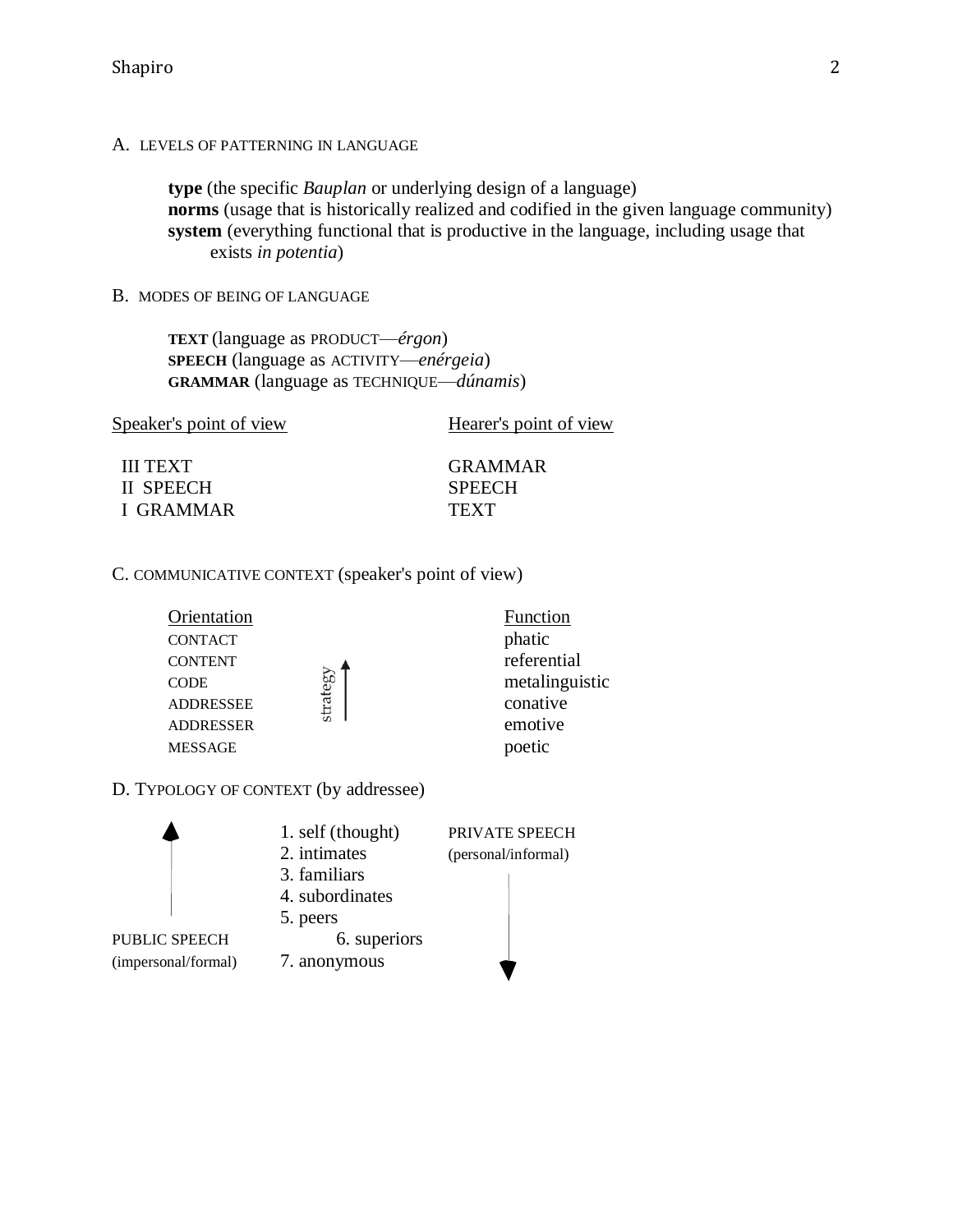

Figure 1: Typology of context represented as concentric circles from private to public

## E. **EPISTEMIC REPERTOIRE** (LINGUISTIC COMPETENCE)

### I. PHONOLOGY/PHONETICS



### II. LEXIS, INCL. DERIVATION

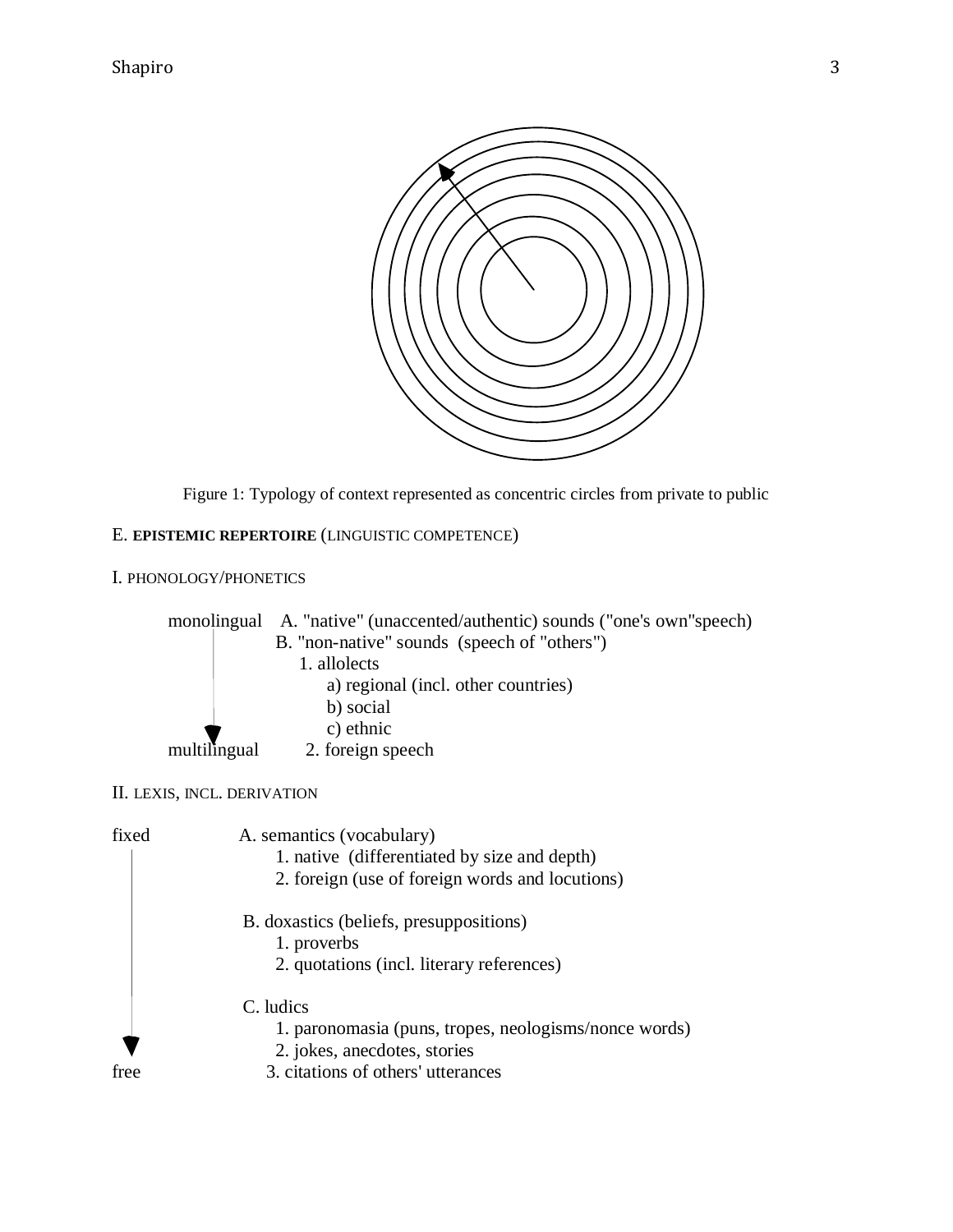### Shapiro 4

### III. SYNTAX, INCL. INFLECTION



IV. STYLISTICS (appropriateness, incl. pragmatic and aesthetic)

| fixed | A. normative                                                   |
|-------|----------------------------------------------------------------|
|       | 1. social                                                      |
|       | a) sex                                                         |
|       | b) age (infant/adolescent/young adult/adult/elder)             |
|       | c) status/rank (superior/equal/inferior, compatriot/foreigner) |
|       | 2. contextual (adequacy of linguistic expression to context,   |
|       | incl. "cultural baggage")                                      |
|       | B. axiological (judgments of worth)                            |
|       | 1. aesthetic (incl. phonostylistics and speech production)     |
| free  | 2. evaluative (approval)                                       |
|       |                                                                |

V. PARALINGUISTICS

A. speaking

- 1. [visible] gestures (hand and body movements, smiles)
- 2. [audible] noises (intakes of breath, laughs, snorts)
- 3. fillers/hesitation phenomena [other than 1. & 2.] ("y'know," "get it," etc.)

B. listening [in addition to A. 1. & 2.]

- 1. silence
- 2. phatic phenomena ("mm," "haa," "ehh," etc.)

#### VI. ADDITIONAL CONSIDERATIONS

- 1. eloquence and tongue-tiedness
- 2. error and imperfect learning
- 3. differentiated competence over user's life-span

 Because he was a practicing scientist in the modern sense, Peirce is *the* one great philosopher who escapes my definition of a philosopher as someone who only solves problems of his own devising. This makes him also a proto-structuralist (a structuralist *avant la lettre*).

 The essential concept of structuralism, whether applied to physics or linguistics or anthropology, is that of invariance under transformation. This makes theory, following Peirce's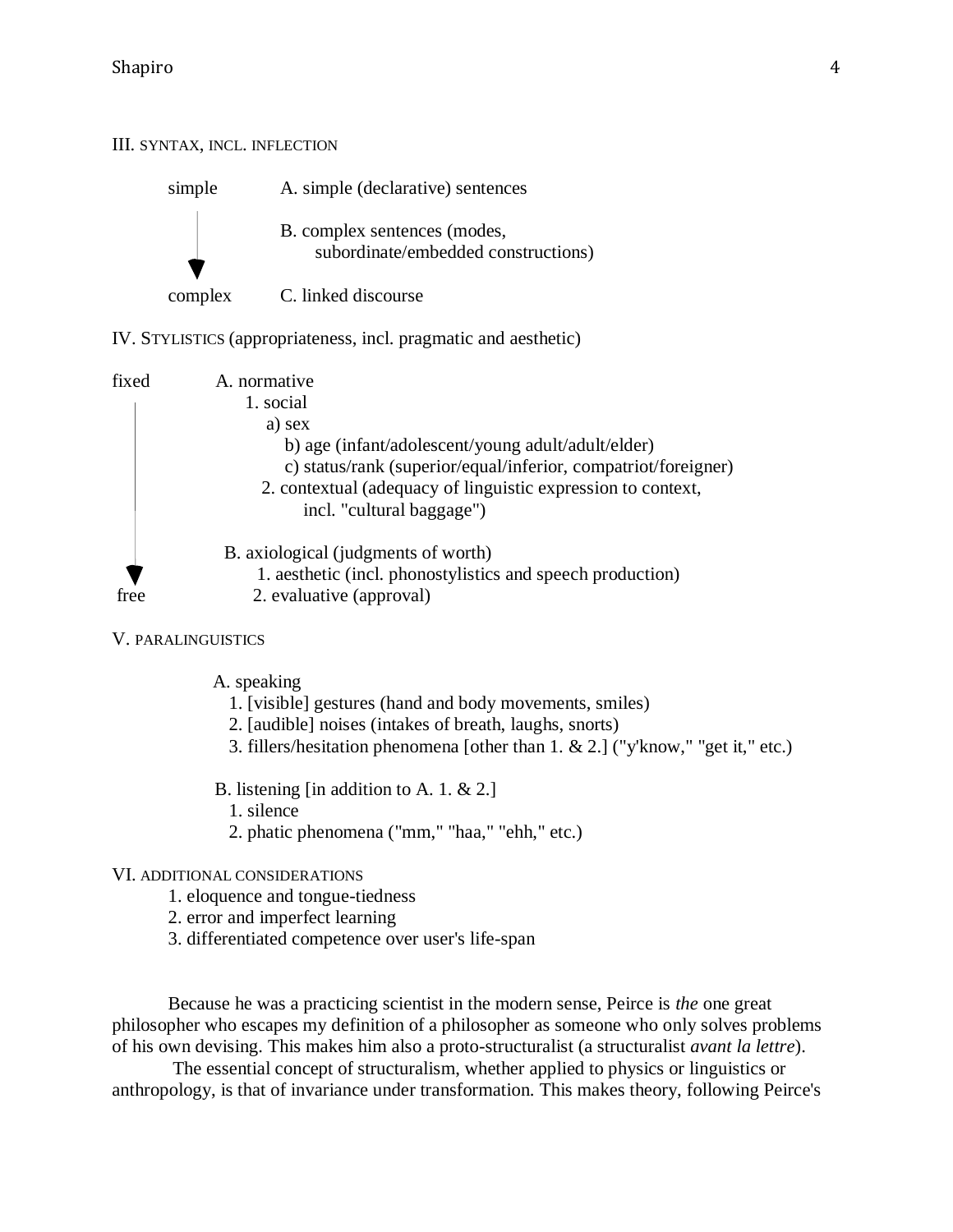$\overline{a}$ 

whole philosophy and his pragmaticism in particular, the rationalized explication of variety: "[U]nderlying all other laws is the only tendency which can grow by its own virtue, the tendency of all things to take habits .... In so far as evolution follows a law, the law or habit, instead of being a movement from homogeneity to heterogeneity, is growth from difformity to uniformity. But the chance divergences from laws are perpetually acting to increase the variety of the world, and are checked by a sort of natural selection and otherwise ... , so that the general result may be described as 'organized heterogeneity,' or, better, rationalized variety'' (CP 6.101).<sup>2</sup> Or, translating law and habit into the appropriate phenomenological category: "Thirdness ... is an essential ingredient of reality" (EP 2:345).

 Once we properly understand structuralism not as the putatively debunked epistemology that originated in Geneva with Saussure, but rather as the revised, essentially correct version originating with Jakobson in Prague and Hjelmslev in Copenhagen, we can recognize the patterning of Thirdness and Secondness in language––the so-called "passkey semiotic"––for what it is. Consequently, the fundamental notion of alternation between basic form and contextual variant becomes understandable as immanent in theory, and not merely a construct or an artifact of description. The importance of this notion cannot be overestimated.

 A child learning its native language, for instance, is exactly in the same position as an analyst. It has to determine which linguistic form is basic, and which is a contextual variant. Take a simple example from English, that of the voiceless stops.

 English voiceless (actually, tense) stops are aspirated when they are word-initial or begin a stressed syllable, as in *pen*, *ten*, *Ken*. They are unaspirated when immediately following wordinitial s, as in *spun*, *stun*, *skunk*. After an *s* elsewhere in a word they are normally unaspirated as well, except when the cluster is heteromorphemic and the stop belongs to an unbound morpheme; compare dis[t]end vs. dis[t?]aste. Word-final voiceless stops are optionally aspirate.

 This variation makes aspiration non-distinctive (non-phonemic) in English, unlike, say, in Ancient Greek or Hindi, where aspirated stops change the meaning of words by comparison with items that have their unaspirated counterparts *ceteris paribus*.

I think it is only by taking such variation for what it is, i. e., the working out of Thirdness in the context of Secondness, that we can we understand what Peirce had in mind with his version of Pragmatism.

Since talk of Peirce's phenomenological categories as applied to grammar necessarily brings in a discussion of linguistic oppositions, this is the place to reconsider traditional conceptual distinctions in semiotic terms, as follows.

What needs underscoring first is the role of ASYMMETRY in the manifestation of linguistic signs, specifically in its conceptual bond with complementarity and markedness. The unequal evaluation of the terms of oppositions in language has been an important notion of linguistic theorizing since at least the heyday of the Prague School's chief Russian representatives–– Trubetzkoy, Jakobson, and Karcevskij. The clearest early expression of its role is in Jakobson ([1932] 1971:15), when he characterized the asymmetry of correlative grammatical forms in morphology as two antinomies: (1) between the signalization and non-signalization of A; and (2)

<sup>&</sup>lt;sup>2</sup> The use by Peirce of the form "rationalized" (rather than "rational") as a modifier of "variety" in the quotation above should be taken advisedly. This use of the participial form, with its adversion to process, should serve as a caveat that when Peirce talks about "objective idealism," what he ought to have said is "objectified idealism." This slight grammatical change puts the meaning of the phrase (and the doctrine!) in a whole new––and completely acceptable––light.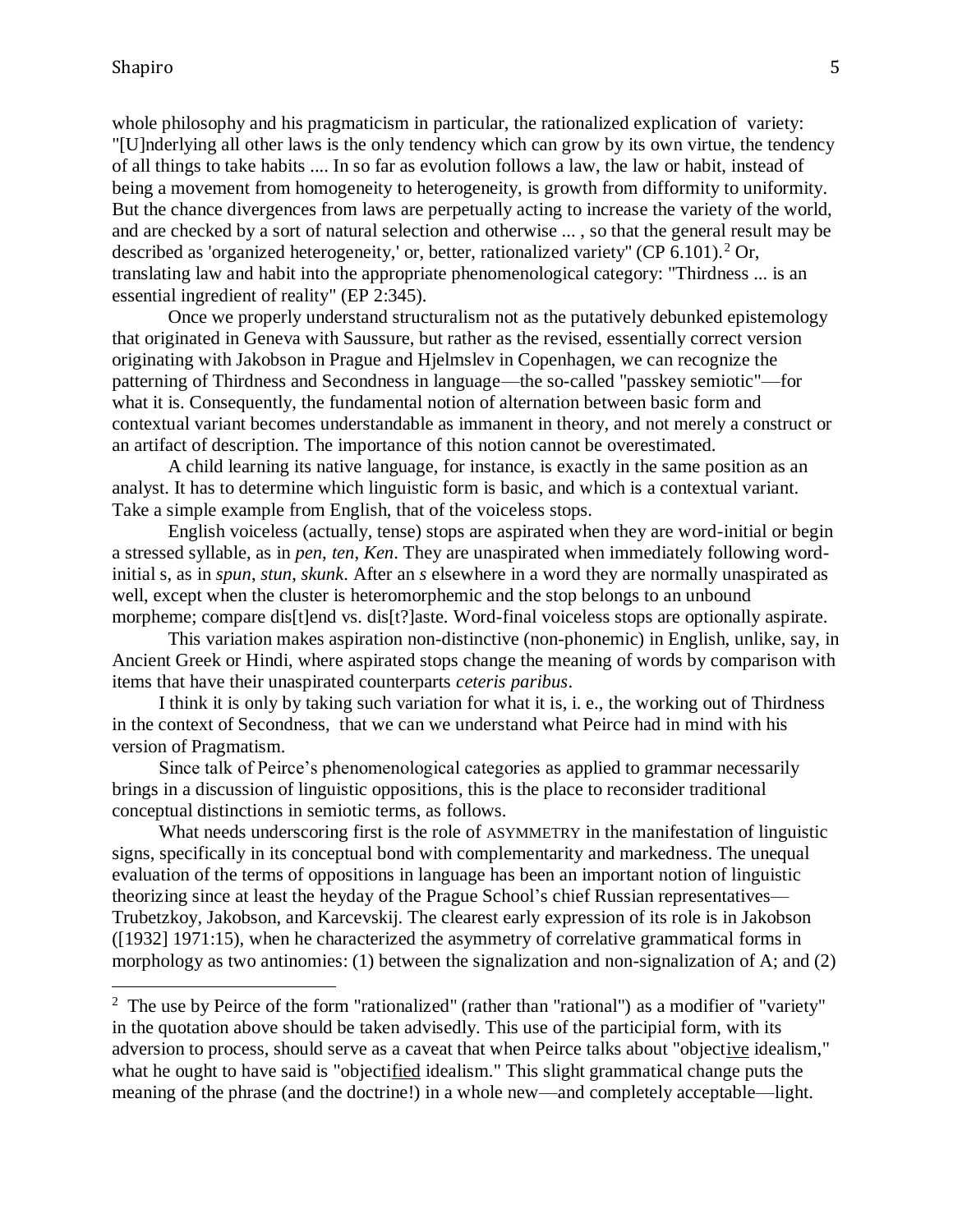between the non-signalization of A and the signalization of non-A. In the first case, two signs referring to the same objective reality differ in semiotic value, in that the signatum of one of the signs specifies a certain 'mark' A of this reality, while the meaning of the other makes no such specification. In the second case, the antinomy is between general and special meaning of the unmarked term, where the meaning of the latter can fluctuate between leaving the content of the 'mark' A unspecified (neither positing nor negating it) and specifying the meaning of the unmarked term as an absence.

In focusing on the paradigmatic asymmetry of linguistic signs expressed by the polar semiotic values of marked and unmarked (superimposed on oppositions in phonology, grammar, and lexis), the early structuralists appear to have glossed over a cardinal syntagmatic consequence of markedness: complementarity. If the conceptual system which underlies and informs grammar (and language broadly conceived) consists of opposite-valued signs and sign complexes, then whatever syntagmatic coherence linguistic phenomena have in their actual manifestation must likewise be informed by principles of organization diagrammatic of this underlying asymmetry. The only aspect of the asymmetric nature of linguistic opposition that allows access to structural coherence is the complementarity of the terms of the asymmetry, the markedness values. The systematic relatability of the complementary entities and of their semiotic values is assured by the binary nature of all opposition, which balances the asymmetry of the axiological superstructure by furnishing the system of relations with the symmetry needed for the identification and perpetuation of linguistic units by learners and users.

Moreover, in explaining the cohesions between form and meaning complementation of markedness values is seen to be the dominant mode of semiosis––so much so that replication is confined to the structure of desinences and the expression of further undifferentiated members of the hierarchy of categories. Given the common understanding of undifferentiated contexts, statuses, and categories as marked in value (Brøndal's principle of compensation, as in his 1943), it is clear that replication is itself the marked (more narrowly defined) principle of semiosis, visà-vis its unmarked (less narrowly defined) counterpart, complementation.

Complementation actually has two aspects or modes of manifestation, which are semiotically distinct and need to be understood as such. The more usual effect of complementation, well-known in linguistic analysis, is the distribution of phonetic properties in complementary but mutually exclusive contexts. This widespread fact of language structure serves as a diagnostic in the determination of the non-distinctiveness of a particular feature, so that, e.g., the complementary distribution of short and long vowel realizations in English before obstruents indicates the non-phonemic status of quantity (Andersen 1979). The general effect of variation rules is augmented by their correlation of complementary phonetic properties with specific contexts. More significantly, it has been discovered (Andersen 1972: 44-5) that the assignment of particular properties to particular contexts is governed by a universal semiotic principle of MARKEDNESS ASSIMILATION, which assigns the unmarked value of an opposition to the unmarked context and the marked value of an opposition to the marked context. Complementary distribution can thus be understood as the semiotic instantiation of markedness assimilation.

It is not difficult to perceive that this first, familiar sense of complementation is a manifestation of symmetry, since 'variation rules ... transform relations of similarityequivalence in markedness––into relations of contiguity in phonetic realization' (Andersen 1979: 379). What has not been perceived, however, is that this form of complementation is peculiarly characteristic of the expression system of language (phonology, phonetics). By contrast, the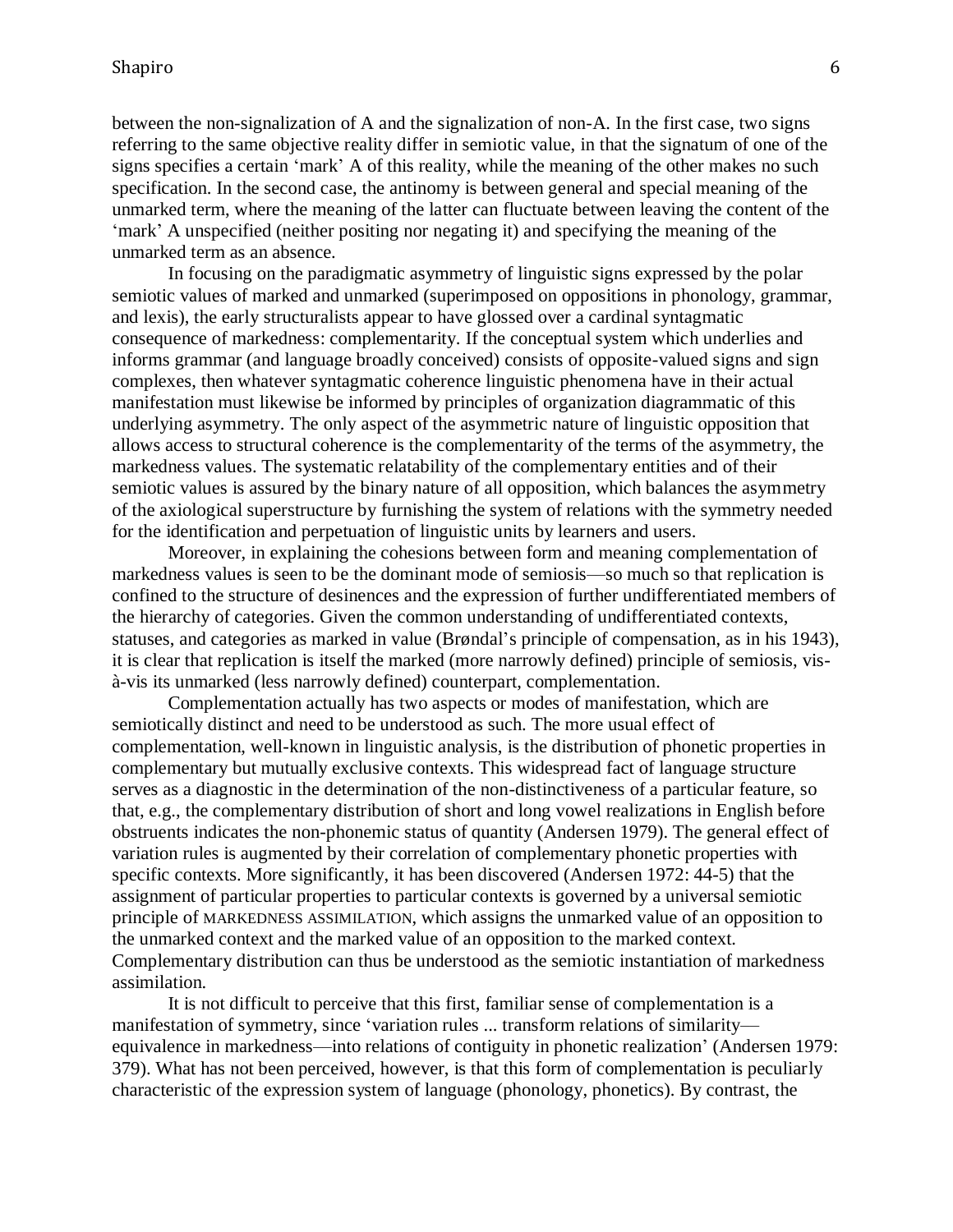morphophonemic system of a language largely eschews the symmetrical, replicative patterns of semiosis which are favored by phonology. Indeed, morphophonemics systematically exploits a second, less-studied form of complementation; this is antisymmetrical in its effects, as an inversion, and can accordingly be called CHIASTIC. The predominant use of chiastic complementation is perfectly consistent with the semiotic nature of morphophonemics, which is the part of grammar that is constituted by the 'relations between the contextual variants of the same linguistic sign(s)' and is contrasted with morphology, constituted by the 'relations between [basic] linguistic signs' (Andersen 1969: 807). The fact that morphophonemics permits chiasmus is, in other words, in complete alignment with its function: the manifestation of morphological alternation.

Conversely, the prevalence of symmetrical modes of semiosis in the specification of the basic signs of morphology (cf. Shapiro 1972:356-61) accords with the semiotic status of morphological units. Thus, when the constitution of hierarchically independent (invariant) entities in grammar is at issue, correspondences which reflect relations of the content level (grammatical meaning) in the relations of the expression level (sounds) function as ICONIC SIGNS. More precisely, they are a variety of ICON (or HYPOICON in Peirce's trichotomous classification), which Peirce called METAPHORS and defined as 'those which represent the representative character of a representamen [= sign] by representing a PARALLELISM in something else' (emphasis mine). This idiosyncratic understanding of metaphor, reflected in Peirce's typically crabbed diction, seems to imply that the more familiar kind of hypoicon––the DIAGRAM (IMAGE being the third)––is a more general species of sign which subsumes parallelistic semiosis (replication of relational values) and chiastic semiosis (alternation of relational values) as variants. If this is so, then the metaphoric relations of parallelism entail the characterization of the relations contracted by chiasmus as METONYMIC, because of the status of antisymmetry as a species of metonymy via its negational quotient (cf. Shapiro & Shapiro 1976:10-11).

The invocation of a framework based on markedness, to explain the coherence of linguistic entities syntagmatically, also implies the ineluctable and necessary consideration of these entities as signs, as parts of a semiotic. Heretofore, things like verb stems and desinences, including their positional shapes and alternants, have been looked upon simply as artifacts of description which facilitate an economical, mutually consistent statement of distributional facts; but the semiotic analysis presented here rests on the fundamental assumption that all these linguistic units have values––markedness values––which vary coherently and uniformly in alignment with contexts and the values (hierarchy) of contexts. The fusion of stems and desinences owes its coherence, its semiotic raison d'être, to the form of the meaning on both sides of the expression/content 'solidarity', to what Hjelmslev (1969: 54-6) so astutely called 'content-form' and distinguished from 'expression- form'.

The coherence of linguistic units among each other is by no means a static one, for we have incontrovertible empirical evidence that languages change over time. But the fact of change must be correctly understood as a dynamic based on teleology, where the telos is greater goodness of fit (iconicity, coherence) between underlying structure and its overt manifestation in speech (cf. Anttila1974:19-25). For example, the picture of contemporary Russian conjugation and of its system differs strikingly little from that of Old Russian (Bulaxovskij 1958:250-53; cf. Kiparsky 1967:180), i. e. from the state of the language with respect to verb inflection dating as long ago as 900-1000 years! Given such a long span for testing, encompassing vast upheavals in the morphophonemics of Russian occasioned by the sound change known as the 'jer shift' (cf. Isacenko 1970), we have every reason to suppose that present-day conjugation has a teleological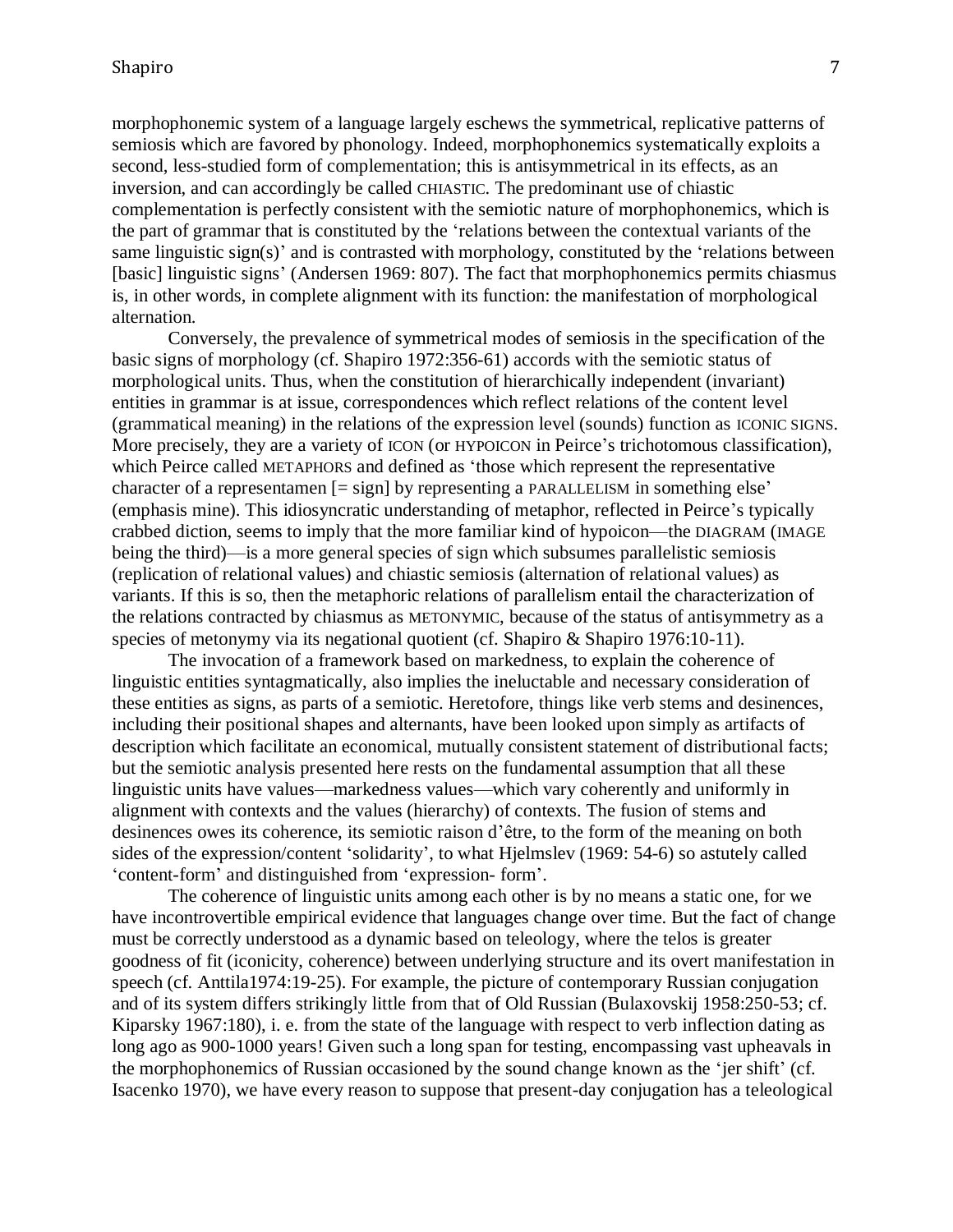coherence which has given shape to it diachronically, and which enables it to subsist in its present form synchronically.

Finally, note should be taken of the prominence given here, covertly in the title and explicitly in the analysis itself, to the hermeneutic aspect of linguistic theory, and its application as explanans of concrete data. In the face of continued assessments of Jakobson's 'Russian conjugation' as an 'epoch-making' contribution to the 'complete SCIENTIFIC DESCRIPTION of the language' (Halle 1977: 140; emphasis added) and the explicitly pedagogical aim of Jakobson himself ([1948] 1971:128), the present study and its predecessor (Shapiro 1974) argue in detail for the view that explanation cannot be achieved by the prevailing self-confinement to goals that are fundamentally (if unwittingly) non-explanatory. The rule-formalism approach of transformational-generative grammarians may or may not demonstrate anything about 'a fluent Russian speaker's knowledge of his language' (Halle 1977: 140). It is fundamentally irrelevant for linguistic theory whether it does or does not, because a theory of grammar is not a theory of knowledge but a theory of HABIT (in the sense of Peirce; cf. Shapiro 1976). Explanation must focus on why the data cohere as signs, and not on the mechanisms by which grammatical forms can be derived by the judicious choice and application of rules. This requirement removes predictability-via-rules from the agenda of theory. The entire recent history of linguistics shows with great clarity the feasibility of kneading data into a wide number of mutually-compatible formalized configurations ('notational variants'). What is needed, however, is an ATTITUDE toward the object of study which matches the structure of that object.

Language is a system, both in its diachronic and synchronic aspects, that is informed by a pattern of inferences, deductive and abductive (cf. Andersen 1979, 1984). The role allotted to interpretation in language as a structure––to its very nature and function as a hermeneutic object– –demands that the methods of inquiry into and the theory of language be homologous with the principles of its organization (cf. Itkonen 1978; Anttila 1976, 1977).

It is this very nature of language itself, the inherent organization of grammar as a patterned relationship between form and meaning, that necessitates transposing the theoretical enterprise of linguistics to another dimension, one defined by the subsumption of all linguistic analysis under the rubric of meaning or hermeneutic. As Jakobson himself put it (1977: 5; cf. 1972:76):

'Any linguistic item, from speech sounds and their constituents to discourse, partakes—each in its own way––in the cardinal, viz. semantic, tasks of language and must be interpreted with respect to its significative value.'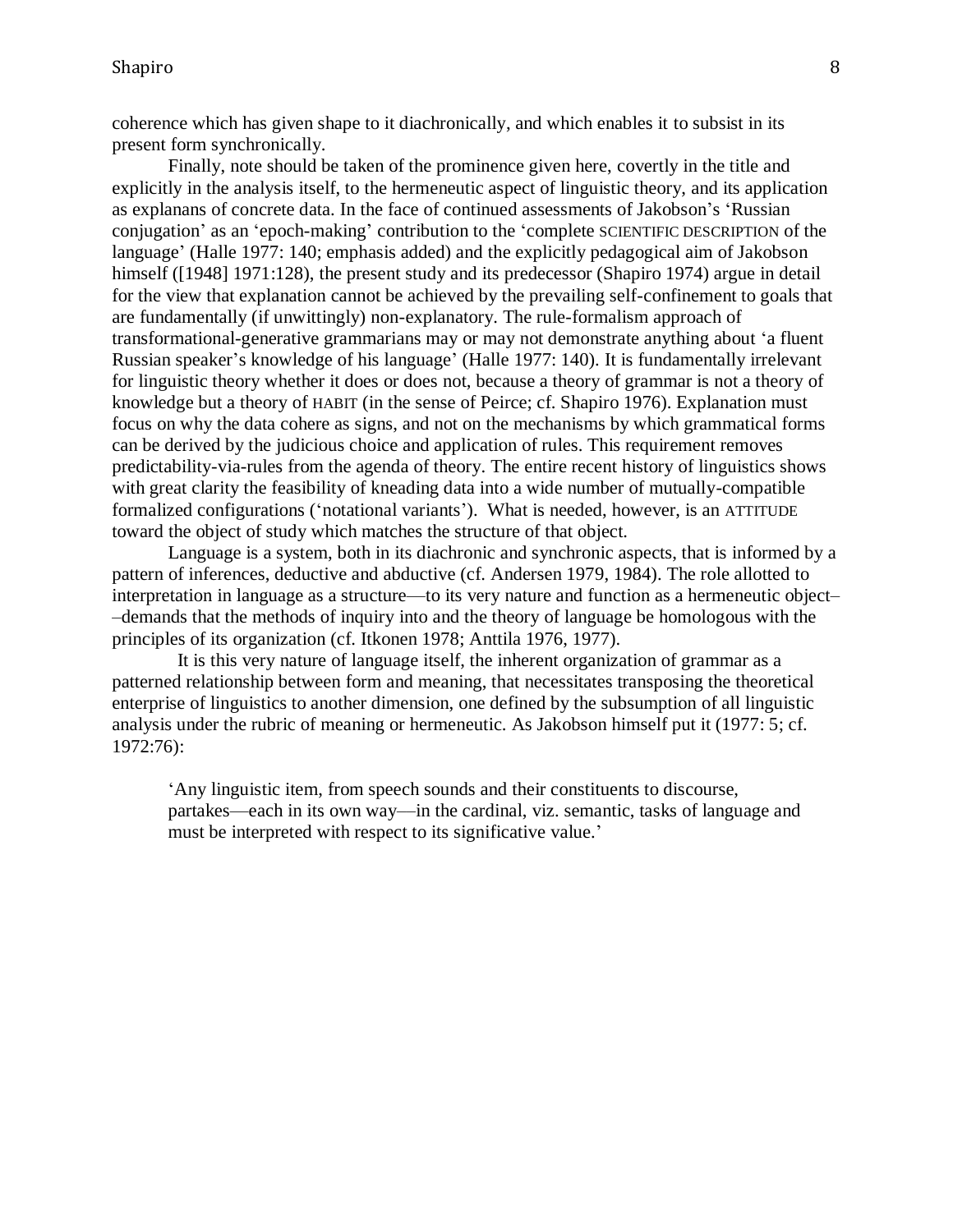#### **APPENDICES**

#### **APPENDIX A: TWO EXAMPLES OF A NEO-STRUCTURALIST LINGUISTICS (from Shapiro 2017: 149-150; 376-78):**

#### **1. Disfluent** *like***: Toward A Typology**

In the contemporary American English of adolescents and young adults (typically, females), the word *like* is a constant presence, mostly as a disfluent filler or discourse marker. Observation *viva voce* of raw speech specimens yields the following typology of functions of the word, in rough order of frequency:

(1) **TICASTIC**: for many speakers, the word is a verbal tic (whence the nonce adjective "ticastic"), replacing "you know" and its congeners, and having no other function than as a meaningless filler;

(2) **PHATIC** (perhaps as a sub-species of the ticastic): keeping the channel of communication open, sometimes for no other reason than to forestall a response from one's interlocutor(s); (3) **QUOTATIVE**: as a prefatory marker before the report of someone else's utterance(s) or inner speech;

(4) **APPROXIMATIVE**: as a means of qualifying the extent or validity of the word or phrase immediately following, including its literal meaning;

(5) **ANAESTHETIC**: as a way of deflecting the assertory force of anything following, usually as an apotropaism.

At bottom, all these modern-day extensions derive from and are parasitical on the word's original meaning and its membership in the grammatical categories of adverb, preposition, and conjunction. What unites these originary uses is the fundamental sense of SIMILARITY underlying them. While it might be ontologically defensible to assert that some degree of similarity is characteristic of all relations, in this case what is being undermined is the very concept of IDENTITY. More precisely, the promiscuous extension of *like* in contemporary speech can be seen as yet another manifestation––here, linguistic––of the general historical tendency in American culture toward the LEVELING OF ALL HIERARCHIES

Prompted by new specimens of raw speech overheard *viva voce* into thinking further about the distribution of approximative and quotative *like*, I now suspect that the latter may be derivative of the former. The logic behind this relation resides in the implied judgment that no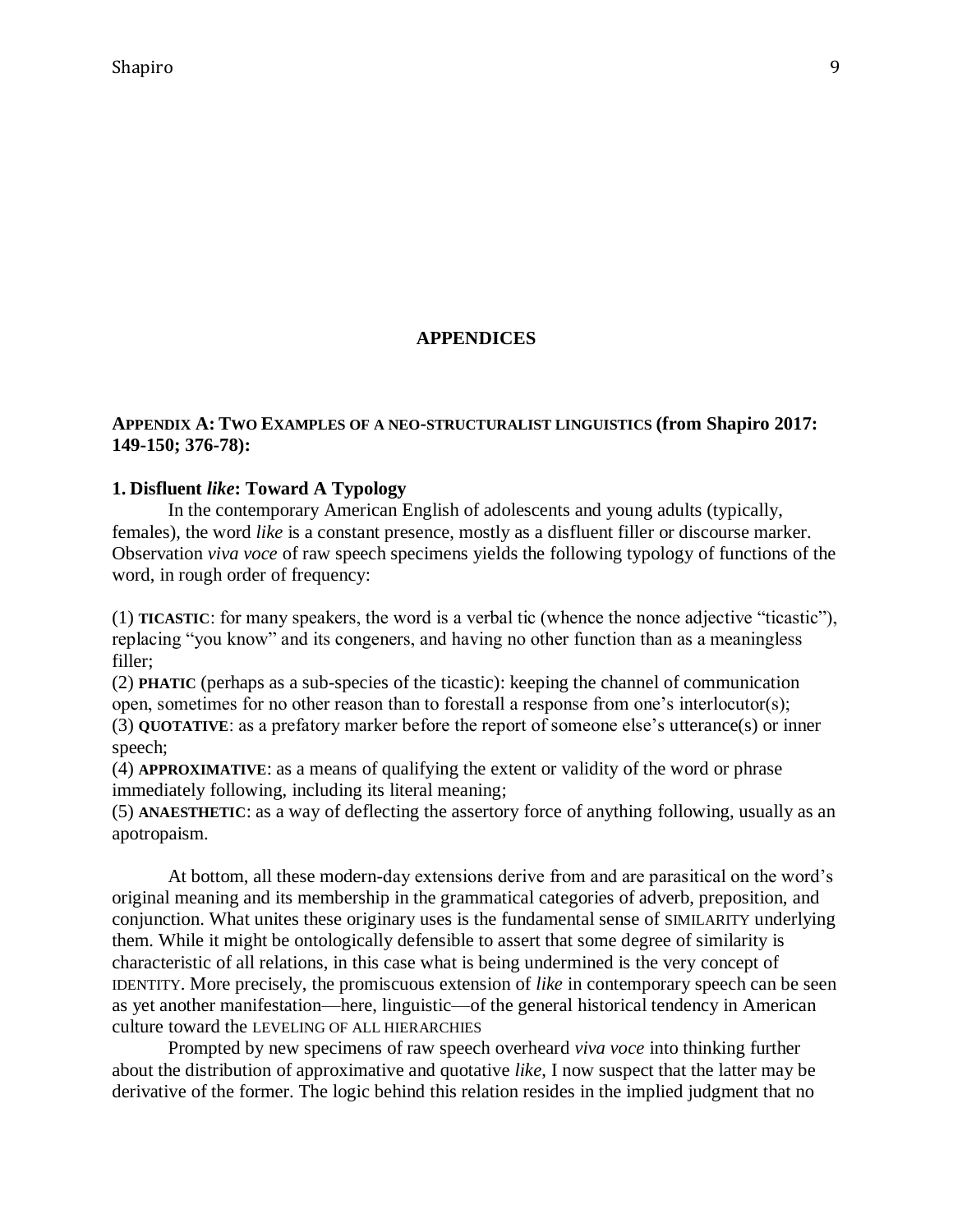report of direct or indirect speech can ever be precise because only the speech act itself––and not its retelling––can ever authentically stand for itself. By this logic, no statement of anything that contains figurative expressions can ever be considered verisimilar. With respect to the use of the word *like*, this would then have the advantage of accounting as well for the currently ticastic British qualifying phrase (pre- or post-posed), *if you like*.

#### **2.** *Twits, Twitters, and Tweaks* **(Sound-Sense Parallelism as Explanans)**

In the last twenty or thirty years, particularly in American English, there has been the curious ascendance of the word *tweak* in the meaning 'to make small adjustments in; *especially***:** fine-tune', deriving from the primary meaning 'to pinch and pull with a sudden jerk and twist'; cf. the *OED* version: 'to seize and pull sharply with a twisting movement; to pull at with a jerk; to twitch, wring, pluck; *esp.* to pull (a person) *by* the nose (or a person's nose) as a mark of contempt or insult; to press (the lips) *together* so as to pinch'. This verb takes its place in a whole inventory of words whose initial sounds are *tw-*, i. e., the voiceless (properly, tense) [dental](http://languagelore.net/?glossary=dental) stop *t* plus the bilabial glide *w*: cf. *twit*, *twitter*, *twitch*, *twaddle*, etc.

Among this rather long list, if one compares, at random and for example, the meanings of *twit* 'a fool; a stupid or ineffectual person; to blame, find fault with, censure, reproach, upbraid (a person), esp. in a light or annoying way; to cast an imputation upon; to taunt' with *twaddle* 'senseless, silly, or trifling talk or writing; empty verbosity; dull and trashy statement or discourse; empty commonplace; prosy nonsense'(< *OED*), one detects a semantic thread of a rather abstract sort that binds them, namely the meaning of QUANTITATIVE OR QUALITATIVE SUBSTANCE, a connotation of partiality or diminutive weight. Thus the sound denoted by *twitter* is small in volume and can only be attributed to a diminutive bird; a *tweak* is but a small adjustment; and a *twit* is a lightweight fool; and so on.

The question that needs to be asked is: what is it about the word-initial sequence *tw-* that renders it fit for use (built up over the entire history of English) in words that all share this abstract sense of partiality or small quantity? The answer lies in the structure of the English syllable.

The structure of the syllable is composed of what are called onset, nucleus, and coda. The optimal English syllable consists of the sequence CVC, i. e., consonant  $(=$  onset) + vowel  $(=$ nucleus)+ consonant (coda). Where in the word and at what boundaries a syllable occurs in English is important because only certain combinations of sounds are allowed by the syllable structure rules. In word-initial position, more to the point of this post, one can have, for instance, the combination *sl-* (as in *slide, slip,* etc.) but not \**sr-*, even though both *l* and *r* are liquids. Similarly, the onset *tw*- (obstruent + bilabial glide) is allowed but not  $*ti$ - (obstruent + yod).

Linguists have long identified the group consisting of words like *slide*, *slink*, *slither*, and *slip* as sharing the meaning of a certain kind of movement but have never been able to identify the link between the particular syllable onset and the meaning of the group as a whole. But in the case of words beginning in *tw*- the sound-sense parallelism can now be understood as a case of iCONICITY (relations between sounds mirrored by relations between meanings), once the character of the onset in these words is recognized as a partialization of the optimal onset. In other words, the combination  $tw$ -, consisting of a cluster (complex) rather than one sound, constitutes a reduced version of the optimal combination (simplex) of obstruent + vowel. This partialization or reduction at the level of sound is mirrored at the level of sense by its alignment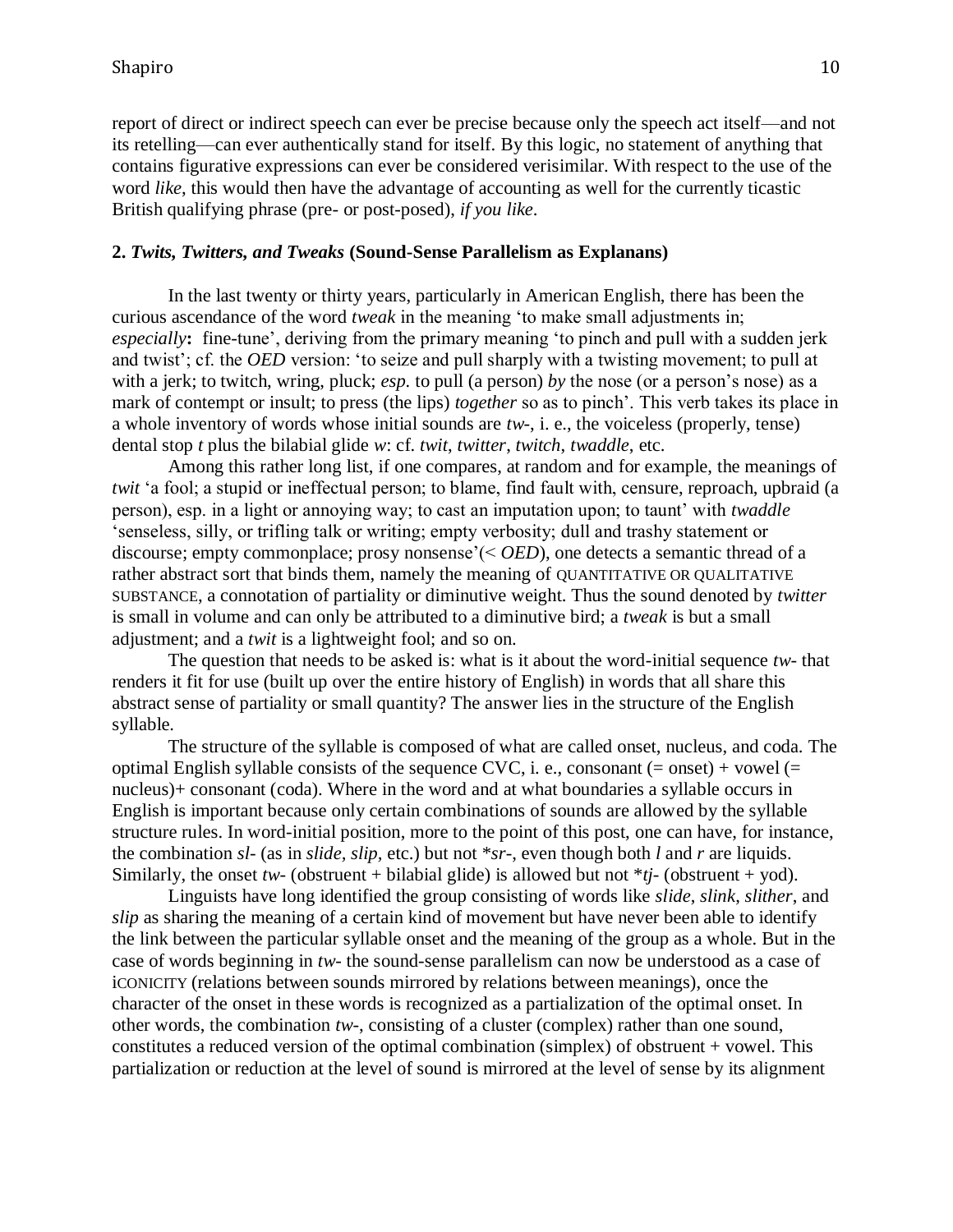with words whose abstract general meaning is DIMINISHED SUBSTANCE. That is what explains the tropism of *tweak* in contemporary English.

### **APPENDIX B: BACKGROUND MATERIAL ON PEIRCE (adapted from Fisch 1986: 324-26)**

The first published sketch of Peirce's semeiotic was in a paper "On a New List of Categories," which he presented to the American Academy of Arts and Sciences on May 14, 1867. Forty years later he described this paper as the outcome of "the hardest two years' mental work that I have ever done in my life" (*CP* 1.561). He first establishes, in place of Aristotle's ten categories and Kant's twelve, a new list of three: Quality, Relation, Representation. He then uses these categories to distinguish: (i) three kinds of representations [i.e., SIGNS]––likenesses (which he will later call icons), indices, and symbols; (2) a trivium of conceivable sciences—formal grammar, logic, and formal rhetoric; (3) a general division of symbols, common to all three of these sciences—terms, propositions, and arguments; and (4) three kinds of argument, distinguished by their three relations between premisses and conclusion—deduction (symbol), hypothesis (likeness), induction (index) (*W* 2:491-59; *CP* 1.545-59).

Peirce is a logician, and he concerns himself with semeiotic only so far as is necessary to place logic within the larger framework of that one of the three most general kinds of science that Locke, following the ancient Greeks, had distinguished. To that objection, however, it may fairly be replied that at no time of his life did Peirce set any limit to the intensity of cultivation of the larger field of semeiotic that would be advantageous for purposes of logic, even if the cultivating had to be done by logicians themselves because, for the time being, they were the only semeioticians.

In any case, it was not enough in Peirce's eyes for semeiotic to provide a pigeonhole for logic in the classification of the sciences. This became fully apparent in 1868-69 in a series of three articles in the *Journal of Speculative Philosophy*: "Questions Concerning Certain Faculties Claimed for Man," "Some Consequences of Four Incapacities," and "Grounds of Validity of the Laws of Logic: Further Consequences of Four Incapacities" (*W* 2:193-272; *CP* 5.213-357).

The first two papers are there for the sake of the third. The upshot of the series is a theory of the validity of the laws of logic, including those of' the logic of science (that is, of hypothesis and induction) as well as those of the logic of mathematics (that is, of deduction). Yet the first paper is in the form of a medieval *quaestio*, a disputed question,and the second begins with a four-point statement of "the spirit of Cartesianism,"followed by an opposed four-point statement of the spirit of the scholasticism that itdisplaced. In respect of these four antitheses, "modern science and modern logic" are closer to the spirit of scholasticism. The first paper was "written in this spirit of opposition to Cartesianism." It was meant to illustrate as well as to commend the "multiform argumentation of the Middle Ages." It resulted in four denials:

1. We have no power of Introspection, but all knowledge of the internal world is derived by hypothetical reasoning from our knowledge of external facts.

2. We have no power of Intuition, but every cognition is determined logically by previous cognitions.

3. We have no power of thinking without signs.

4. We have no conception of the absolutely incognizable. (*CP* 5.265)

These propositions cannot be regarded as certain, Peirce says; and the second paper puts them to the further test of tracing out some of their consequences. The third paper then constructs a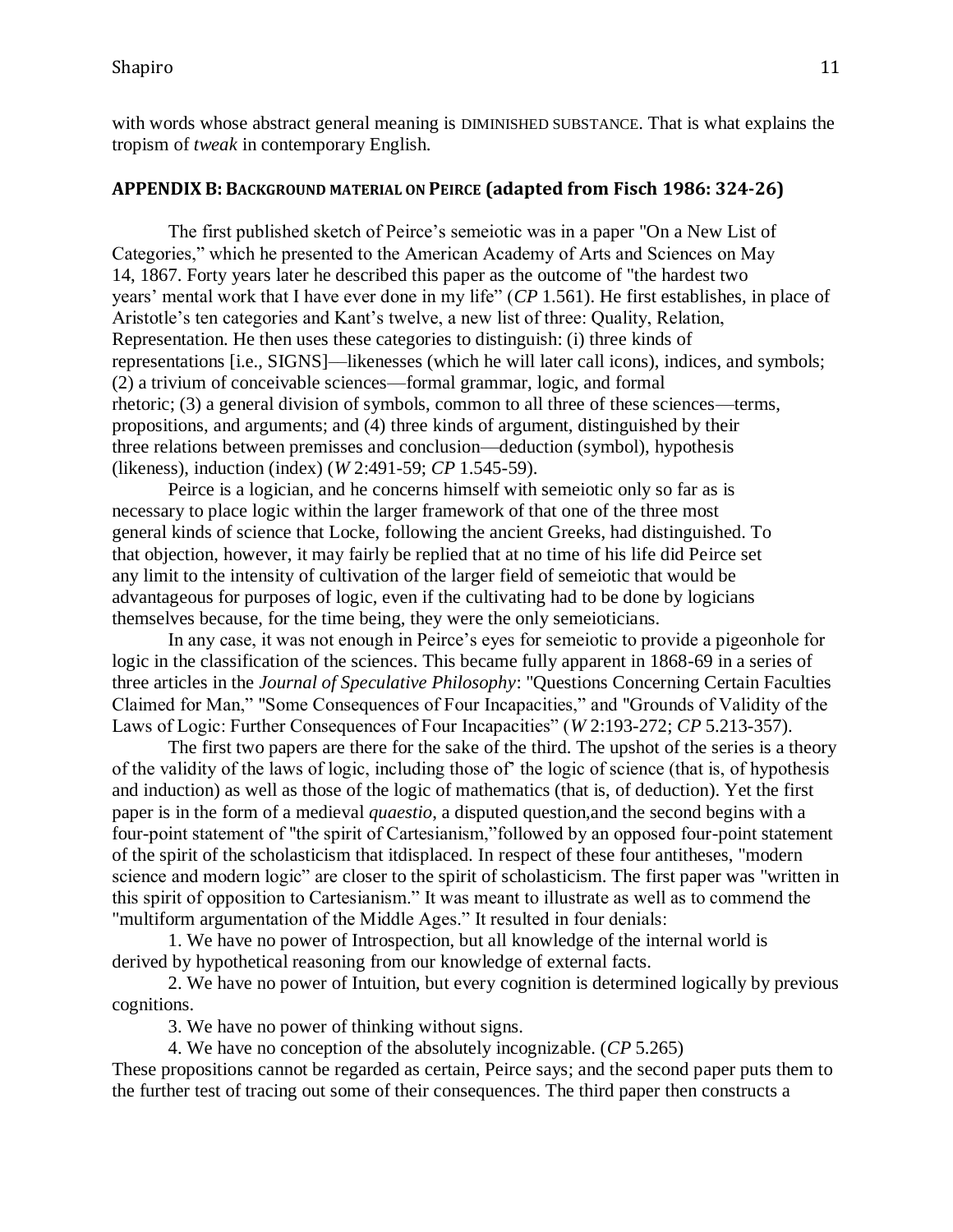theory of the validity of the laws of logic in the form of "further consequences" of these "four incapacities."

The central positive doctrine of the whole series is that "all thought is in signs" (5.253). Every thought continues another and is continued by still another. There are no uninferred premisses and no inference-terminating conclusions. Inferring is the sole act of cognitive mind. No cognition is adequately or accurately described as a two-term or dyadic relation between a knowing mind and an object known, whether that be an intuited first principle or a sense-datum, a "first impression of sense" (5.291). Cognition is a minimally three-termed or triadic relation (5.283). The sign-theory of cognition thus entails rejection not only of Cartesian rationalism but also of British empiricism. The sign-theory of cognition leads into a semeiotic theory of the human self, "the man-sign" (5.313), and thence into a social theory of logic. "When we think, then, we ourselves, as we are at that moment, appear as a sign" (5.383); "the word or sign which man uses is the man himself" (5.314). "Finally, no present actual thought (which is a mere feeling) has any meaning, any intellectual value; for this lies not in what is actually thought, but in what this thought may be connected with in representation by subsequent thoughts; so that the meaning of a thought is altogether something virtual" (5.289). "Accordingly, just as we say that a body is in motion, and not that motion is in a body, we ought to say that we are in thought and not that thoughts are in us" (5.289n1).

"The real, then, is that which, sooner or later, information and reasoning would finally result in, and which is therefore independent of the vagaries of me and you. Thus, the very origin of the conception of reality shows that this conception essentially involves the notion of a COMMUNITY, without definite limits, and capable of an indefinite increase of knowledge" (5.311). "So the social principle is rooted intrinsically in logic" (5.354).

Along the way, with the help of his three categories, Peirce's doctrine of signs is worked out in greater detail in these three papers, and especially in the second of them.

The semeiotic thus founded was semeiotic as viewed from the standpoint of logic and studied for the purposes of logic, and more particularly for those of the logic of science rather than for those of the logic of mathematics. But it was a semeiotic that included logic.

#### *References*

#### ANDERSEN, Henning.

- 1969. "A Study in Diachronic Morphophonemics:The Ukrainian Prefixes", *Language* 45.807-30.
- 1972. "Diphthongization", *Language* 48.11-50.
- 1973. "Abductive and Deductive Change", *Language* 49.765-93.
- 1979. "Phonology as Semiotic", in *A Semiotic Landscape: Proceedings of the First Congress of the International Association for Semiotic Studies,* ed. Seymour Chatman, 377–381(The Hague: Mouton).
- 1984. "Language Structure and Semiotic Processes", *Arbejdspapirer fra Institut for Lingvistik ved Københavns Universitet* 3.33–54.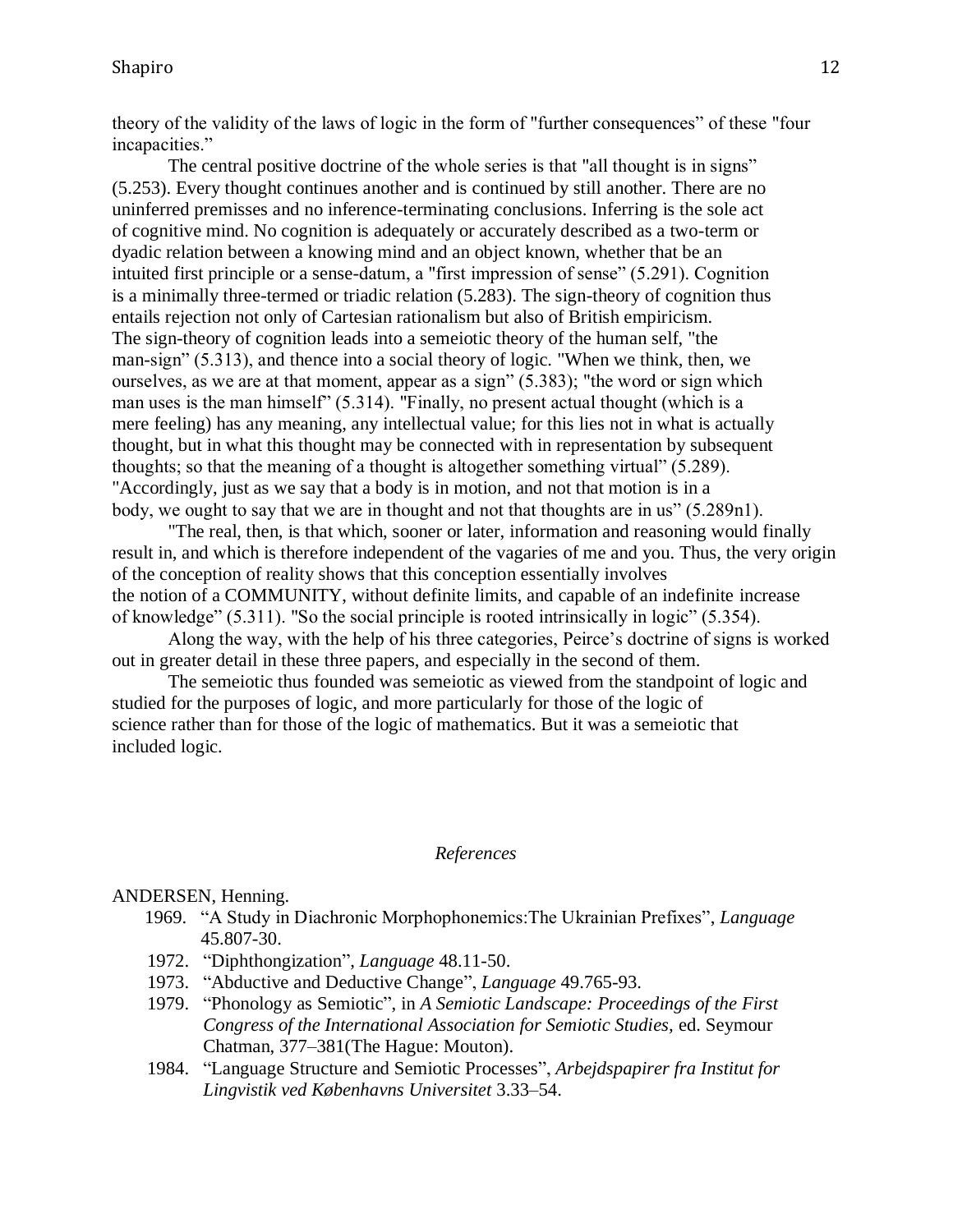# ANTTILA, Raimo.

- 1974. "Formalization as Degeneration in Historical Linguistics", in *Historical Linguistics*, ed. John M. Anderson and Charles Jones, vol. 1, 1-32. North-Holland Linguistic Series, 12 (Amsterdam: North-Holland).
- 1976. The Reconstruction of Sprachgefühl: A Concrete Abstract", in *Current Progress in Historical Linguistics*, ed. by William M. Christie, 215-31. North-Holland Linguistic Series, 31 (Amsterdam: North-Holland).

 1977. *Analogy*. Trends in Linguistics, State-of-the-Art Reports, 10 (The Hague: Mouton). BRØNDAL, Viggo.

1943. *Essais de linguistique generale* (Copenhagen: Munksgaard).

## BULAXOVSKIJ, L. A.

 1958. *Istoriceskij kommentarij k russkomu literaturnomu jazyku*. 5th ed. (Kiev: Radjans'ka Škola).

## FISCH, Max H.

1986. *Peirce, Semeiotic, and Pragmatism* (Bloomington: Indiana University Press).

# HALLE, Morris.

 1977. "Roman Jakobson's Contribution to the Modern Study of Speech Sounds", in *Roman Jakobson: Echoes of His Scholarship*, ed. by Daniel Armstrong & C. H. van Schooneveld, 123-43 (Lisse: de Ridder).

# HJELMSLEV, Louis.

 1969. *Prolegomena to a Theory of Language*. Trans. by Francis J. Whitfield (Madison: University of Wisconsin Press).

## ISAČENKO, Alexander V.

 1970. "East Slavic Morphophonemics and the Treatment of the Jers in Russian: A Revision of Havlík's Law", *International Journal of Slavic Linguistics and Poetics* 13.73-124.

## ITKONEN, Esa.

 1978. *Grammatical Theory and Metascience*. Current Issues in Linguistic Theory, 5 (Amsterdam: Benjamins).

## JAKOBSON, Roman.

- 1932. "Zur Struktur des russischen Verbums", *Charisteria Guilelmo Mathesio oblata*, 74-84 (Prague: Pražský lingvistický kroužek). [Reprinted in Jakobson 1971: 3- 15.]
- 1948. "Russian Conjugation", *Word* 4.155-67. [Reprinted in Jakobson 1971: 119-29.]
- 1957. "Shifters, Verbal Categories, and the Russian Verb" (Cambridge, Mass: Department of Slavic Languages and Literatures, Harvard University). [Reprinted in Jakobson 1971:130-47.]
- 1962. *Selected Writings, I: Phonological Studies* (The Hague: Mouton).
- 1971. *Selected Writings*, II: *Word and Language* (The Hague: Mouton).
- 1972. "Verbal Communication", *Scientific American* 227:3.72-80.
- 1977. "Meaning as the Fundamental Question on All Linguistic Levels", in *Twelfth International Congress of Linguists: Abstracts*, 5 (Vienna: Interconvention).